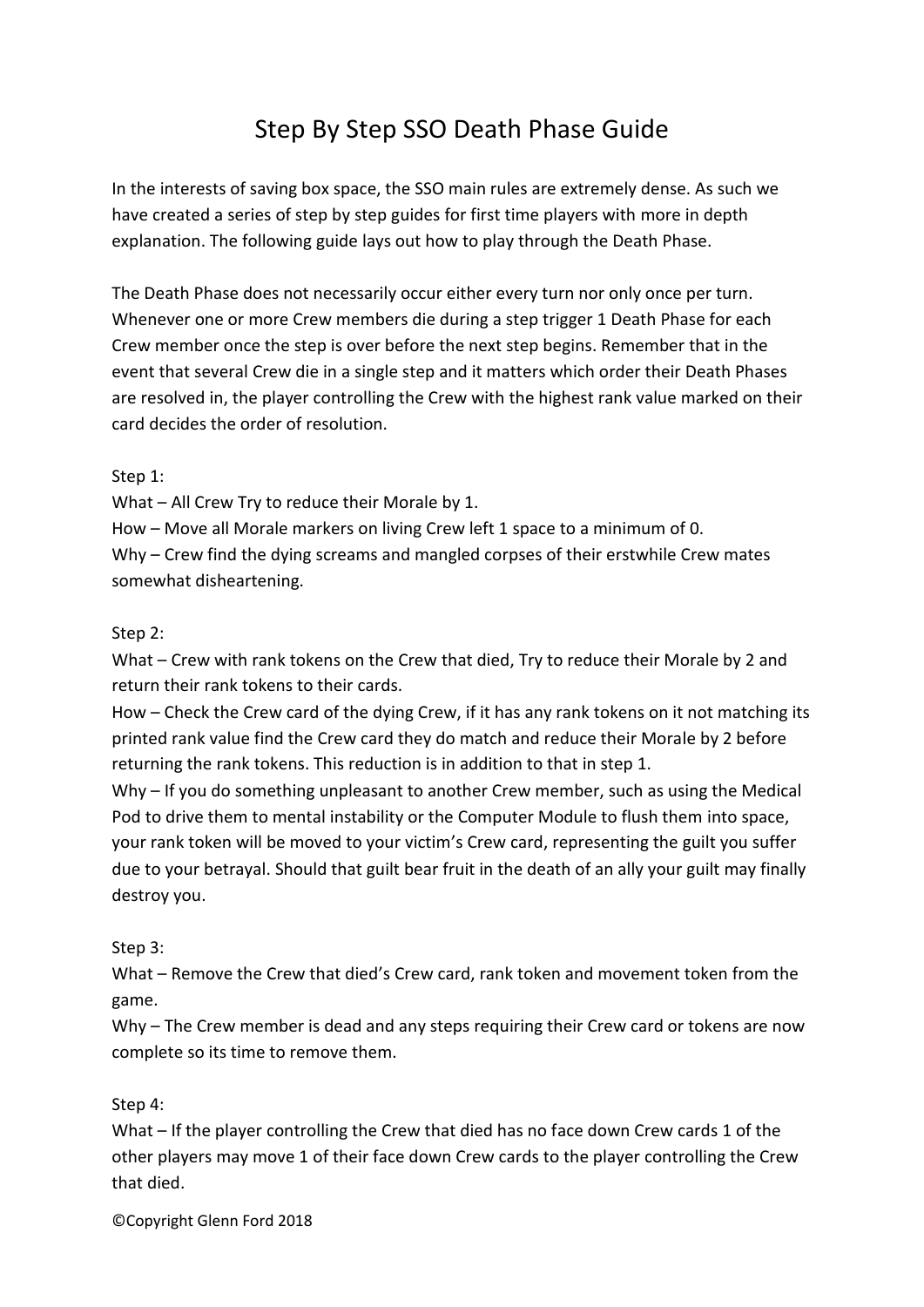How – If the player that controlled the Crew just removed has no face down frozen Crew in reserve and another player does they may move their face down Crew across to the player whose Crew died.

Why – Should one player be cruelly struck down repeatedly their fellows can spread the suffering a little by offering them their frozen Crew. This is intended to avoid a few bad draws knocking an unfortunate player out early during a co-operative game. Handing over Crew is an entirely free choice, in the last few turns with oxygen running low even in co-op play players should feel justified in not handing across Crew.

### Step 5:

What – If the player controlling the Crew that died has no face down Crew cards 1 other player Must reduce the General Oxygen supply by Crew x 3, and randomly select a Crew card not in the game then enter it face down into the control of the player whose Crew died. How – If the player that controlled the Crew just removed still has no face down frozen Crew in reserve any other player can reduce the General Oxygen levels by the number of current living Crew x 3 to enter a face down Crew into the control of the player whose Crew died. The new Crew member can be the same Crew as the one just removed, Crew members are not given names or faces for a reason and it is reasonable to assume the rescue mission has more than one qualified Engineer available. Use rank tokens not currently in the game and the standard rules for randomly determined Crew to select the new Crew member.

Why – Remember the key word term Must means that all parts of a phrase Must take place or no elements of the phrase happen but that players are free to refuse having any part of the event occur. As such each other player is free to not reduce oxygen or supply further Crew, but if any individual chooses to then the new Crew is supplied. If at any point the player with dying Crew receives a reserve Crew this step immediately ends. Should players disagree over the order in which they refuse or accept their fellow player's cries for aid the player controlling the highest ranked Crew member decides on the order. Note that neither steps 4 nor 5 are available during solo play.

The purpose of this step is twofold. Firstly, if all players lose their primary Crew all together due to a brutal card then another player is unlucky and loses their last Crew member it stops them sitting out an otherwise co-op game. Secondly, if one player is openly playing competitively while all others are playing co-operatively the competitive player can never gain absolute advantage by skewing the game to their perspective. Additionally in a game where players have focused on oxygen rather than safety it allows a readjustment of priorities.

# Step 6:

What – If the player controlling the Crew that died has at least 1 face down Crew card they flip 1 Crew card face up.